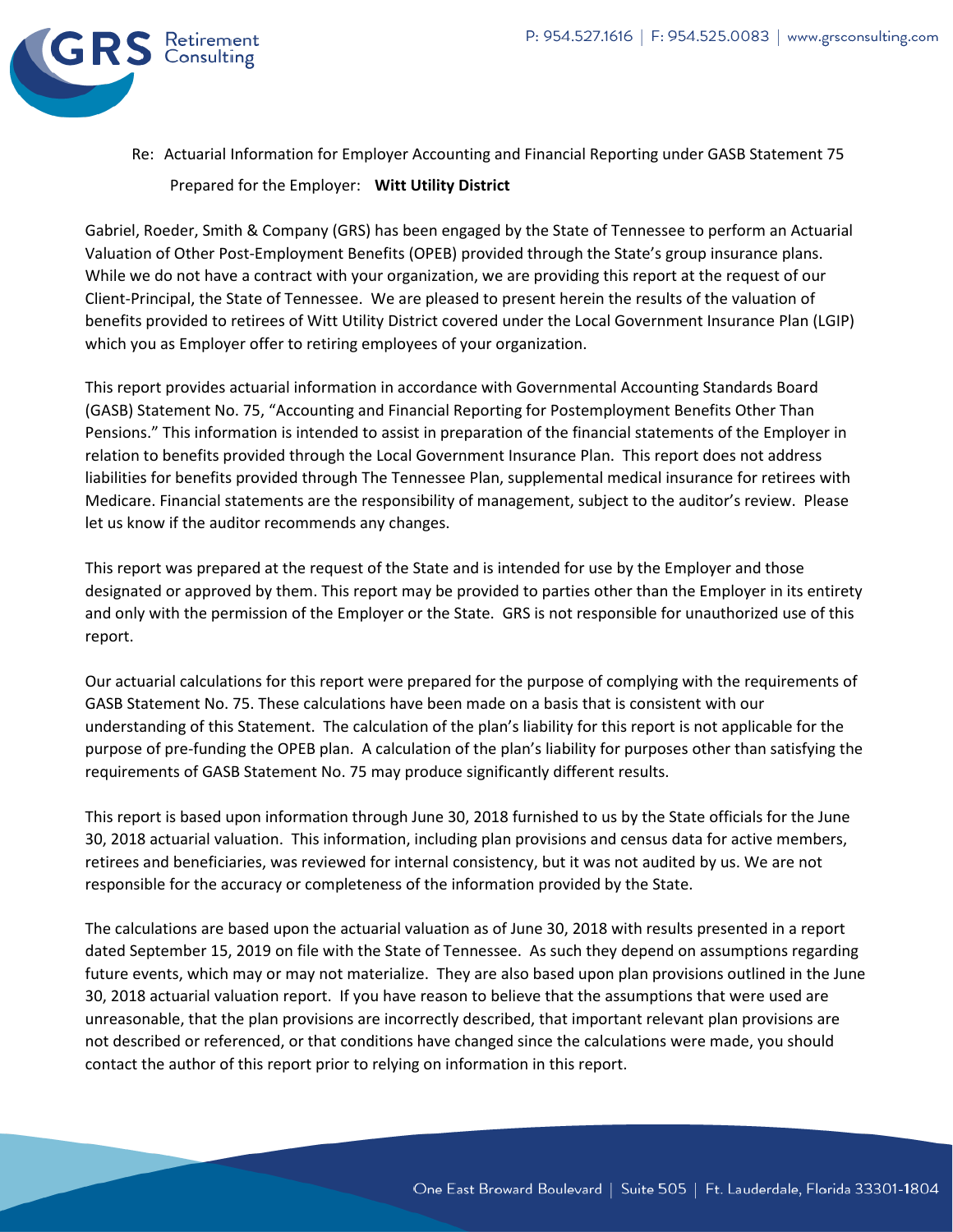This report complements the June 30, 2018 actuarial valuation report dated September 15, 2019, and information herein should be considered along with the information from that report, especially for additional discussions of the nature of actuarial calculations and for more information related to participant data, economic, demographic, health care trend and morbidity assumptions, and benefit provisions. Refer to that full actuarial report for disclosures of OPEB plan provisions and detailed actuarial assumptions.

Future actuarial measurements may differ significantly from the current measurements presented in this report due to such factors as the following: plan experience differing from that anticipated by the economic or demographic assumptions; changes in economic or demographic assumptions; increases or decreases expected as part of the natural operation of the methodology used for these measurements; and changes in plan provisions or applicable law. The scope of this report does not include an analysis of the potential range of such future measurements.

This report has been prepared by actuaries who have substantial experience valuing public employee retirement systems. To the best of our knowledge, the information contained in this report is accurate and fairly represents the actuarial position of the plan as of the valuation date. All calculations have been made in conformity with generally accepted actuarial principles and practices, with the Actuarial Standards of Practice, and with applicable statutes. If you have reason to believe that the information provided in this report is inaccurate, or is in any way incomplete, or if you need further information in order to make an informed decision on the subject matter of this report, please contact the author of this report prior to making such decision.

James J. Rizzo and Piotr Krekora are Members of the American Academy of Actuaries (MAAA) and meet the Qualification Standards of the American Academy of Actuaries to render the actuarial opinions contained herein.

The signing actuaries are independent of the plan sponsor.

We will be pleased to answer any questions pertaining to this report.

Respectfully submitted,

GABRIEL, ROEDER, SMITH AND COMPANY

James J. Rizzo, ASA, EA, MAAA, FCA Piotr Krekora, ASA, EA, MAAA, FCA Senior Consultant & Actuary Consultant & Actuary

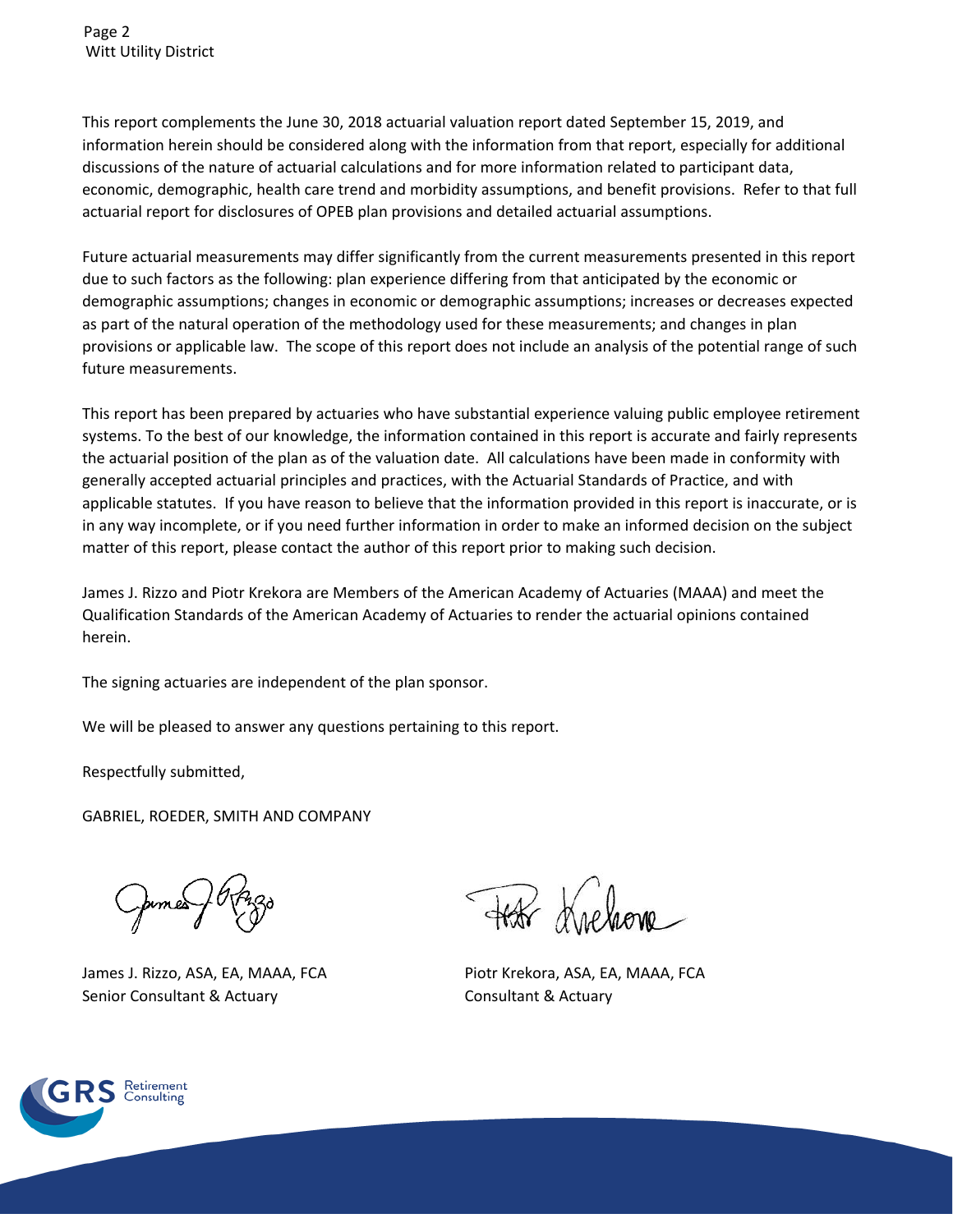### **Executive Summary**

| <b>Actuarial Valuation Date</b>                                                       |               | June 30, 2018 |  |
|---------------------------------------------------------------------------------------|---------------|---------------|--|
| Measurement Date of the Total OPEB Liability                                          |               | June 30, 2018 |  |
| Employer's Fiscal Year Ending Date (Reporting Date)                                   | June 30, 2019 |               |  |
| <b>Membership as of the Actuarial Valuation Date</b>                                  |               |               |  |
| Number of                                                                             |               |               |  |
| - Retirees and Beneficiaries                                                          |               | 0             |  |
| - Inactive, Nonretired Members                                                        |               | 0             |  |
| - Active Members Eligible for Future Benefits                                         |               | 5             |  |
| - Active Members Not Eligible for Future Benefits*                                    |               | 0             |  |
| - Total*                                                                              |               | 5             |  |
| <b>Estimated Covered-Employee Payroll</b>                                             |               | N/A           |  |
| <b>Total OPEB Liability</b>                                                           |               |               |  |
| <b>Total OPEB Liability</b>                                                           | \$            | 2,979         |  |
| Total OPEB Liability as a Percentage of Covered-Employee Payroll                      |               | N/A           |  |
| Development of the Single Discount Rate                                               |               |               |  |
| Long-Term Municipal Bond Rate**                                                       |               | 3.62%         |  |
| <b>Total OPEB Expense</b>                                                             | \$            | 1,147         |  |
| <b>Estimated Outflow of Resources due to Benefits Paid After the Measurement Date</b> | \$            | 1             |  |

#### **Deferred Outflows and Deferred Inflows of Resources by Source to be Recognized in Future OPEB Expenses**

|                                                        | <b>Deferred Outflows</b><br>of Resources | <b>Deferred Inflows</b><br>of Resources |    |  |
|--------------------------------------------------------|------------------------------------------|-----------------------------------------|----|--|
| Difference between expected and actual experience      | 629                                      |                                         |    |  |
| Changes in assumptions and other inputs                | 69                                       |                                         | 57 |  |
| Contributions/Benefits Paid After the Measurement Date |                                          |                                         |    |  |
| Total                                                  | 699                                      |                                         |    |  |

*\*Note: Non-grandfathered employees who retire after attaining eligiblity for Medicare benefits will not be eligible for coverage through the Local Government Employee Group Plan.*

*\*\*Source:Fidelity General Obligation AA rate as of June 29, 2018. This is the rate for Fixed Income Yield Curve Data for Municipal bonds with 20 years to maturity that include only federally tax‐exempt municipal bonds as reported in Fidelity's "20‐Year Municipal GO AA Index." In describing this index, Fidelity notes that the municipal curves are constructed using option adjusted analytics of a diverse population of over 10,000 tax exempt securities.*

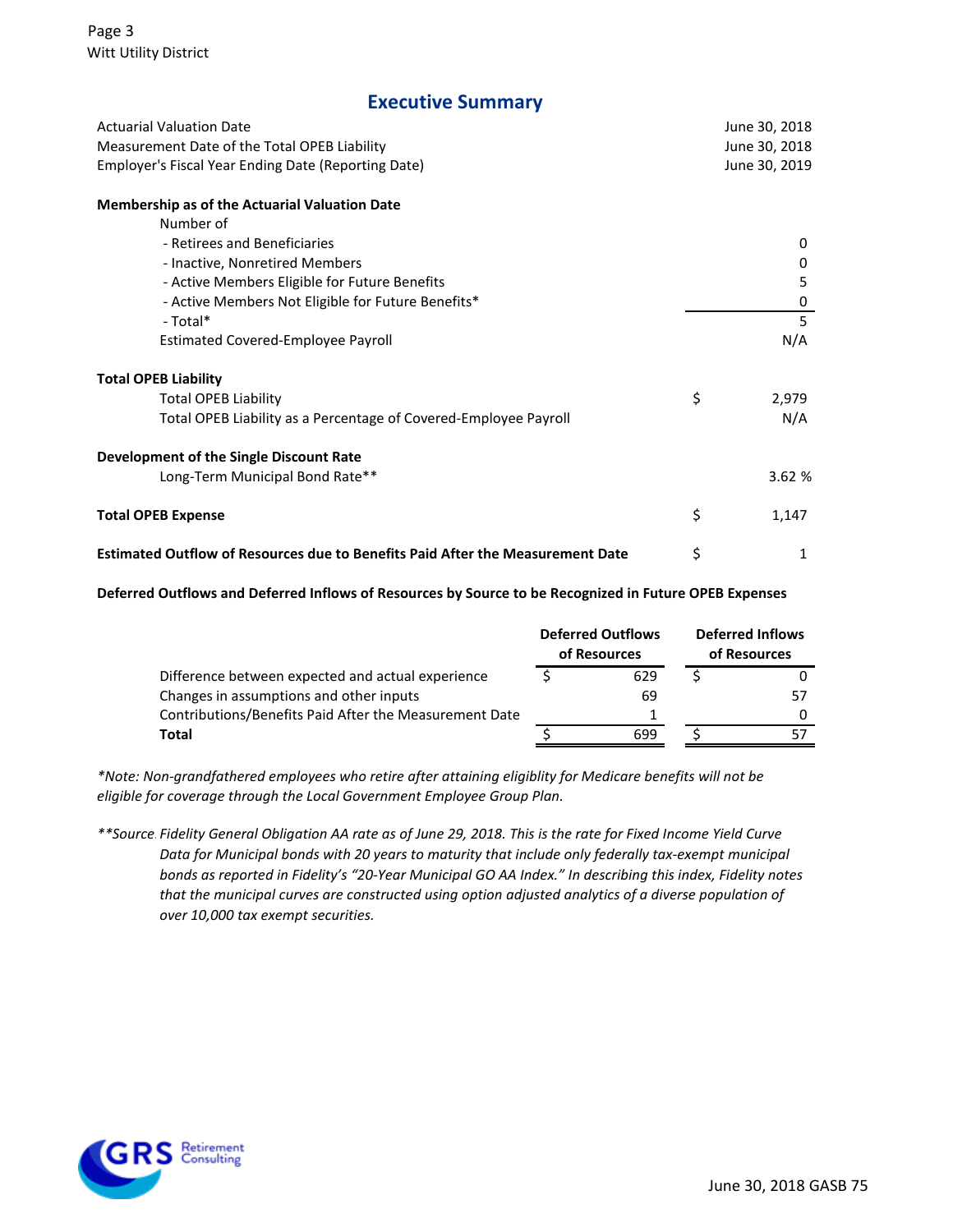#### Note Disclosures

This actuarial valuation report relates to the OPEB Plan provided through the Local Government Insurance Plan (LGIP) and administered by the State. The preparer may edit the narrative portion of these note disclosures to suit the individual needs and style.

#### Other Postemployment Benefits (OPEB) for Retiree Health Insurance

*Plan description* . The employer provides certain retiree health insurance benefits in a single employer defined benefit OPEB Plan through the LGIP which is administered by the State of Tennessee. Any changes to the law will be recognized in future measurements. For eligible employees, some employers provide a direct subsidy toward the premium for certain employees; all employers provide an implicit subsidy; and the retiree pays any balance of the required premium remaining.

*Funding policy.* There are no assets or trust fund accumulating to pre-fund the OPEB obligation. The funding policy is to pay the OPEB obligation as it comes due each month on a pay-as-you-go basis. The total premium rate structure required for LGIP coverage is established by and may be amended by the Benefits Administration unit of the State and the State Insurance Committee. The local employer sets its own level of subsidy for the designated classification of members.

*Eligibility.* Eligibility to commence OPEB coverage is the same as eligibility for retirement under the Tennessee Consolidated Retirement System (TCRS), with the added conditions of (a) having being at least age 55 with at least 10 years of employment with the employer and three continuous years of insurance coverage in the LGIP immediately prior to final termination for retirement (or age 55 with at least 20 years of such employment if only one year of such coverage) and (b) receiving a monthly pension from TCRS. Additional rules apply for OPEB coverage for TCRSapproved disabilities. Alternative conditions are made for any locally sponsored public safety retirement plan or utility board member.

With the exception of a small group of grandfathered individuals, retirees are required to discontinue coverage under the LGIP and this OPEB Plan upon attaining eligibility for Medicare benefits. In addition to subsidies that may be provided by the local employers for retiree premiums, the OPEB benefits include access to coverage for the retiree and dependents under the Medical, Prescription, Dental, Vision, and Long Term Care (LTC access for retirees was discontinued effective January 1, 2018).

*Benefits.* The employer may provide a flat dollar or percent subsidy depending on years of service, job classification, health plan option and tier selected. The State does not provide a subsidy for local government participants.

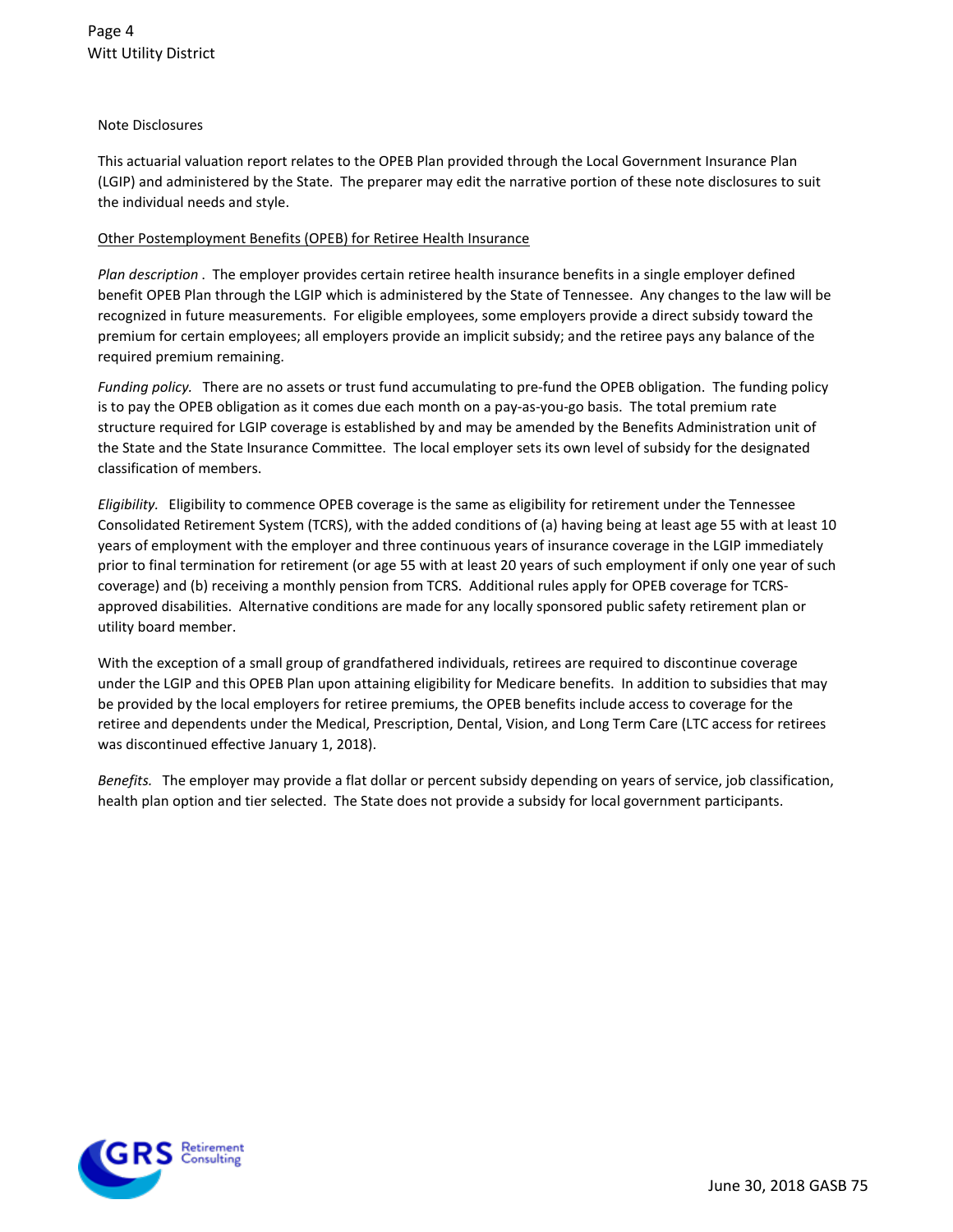# **Schedule of Changes in Total OPEB Liability and Related Measurement Year Ended June 30, 2018 (Ultimately 10 Years Will Be Displayed)**

| Measurement Year Ended June 30,                      |         | 2018  |
|------------------------------------------------------|---------|-------|
| A. Total OPEB Liability                              |         |       |
| 1. Service Cost                                      | \$      | 996   |
| 2. Interest on the Total OPEB Liability              |         | 75    |
| 3. Changes of benefit terms                          |         | 0     |
| 4. Difference between expected and actual experience |         |       |
| of the Total OPEB Liability                          |         | 707   |
| 5. Changes in assumptions and other inputs           |         | 78    |
| 6. Benefit payments                                  |         | (1)   |
| 7. Net change in Total OPEB Liability                | \$      | 1,855 |
| 8. Total OPEB Liability - Beginning                  |         | 1,124 |
| 9. Total OPEB Liability - Ending                     | $\zeta$ | 2,979 |
| <b>B. Estimated Covered-Employee Payroll</b>         |         | N/A   |
| C. Total OPEB Liability as a Percentage              |         |       |
| of Covered-Employee Payroll                          |         | N/A   |

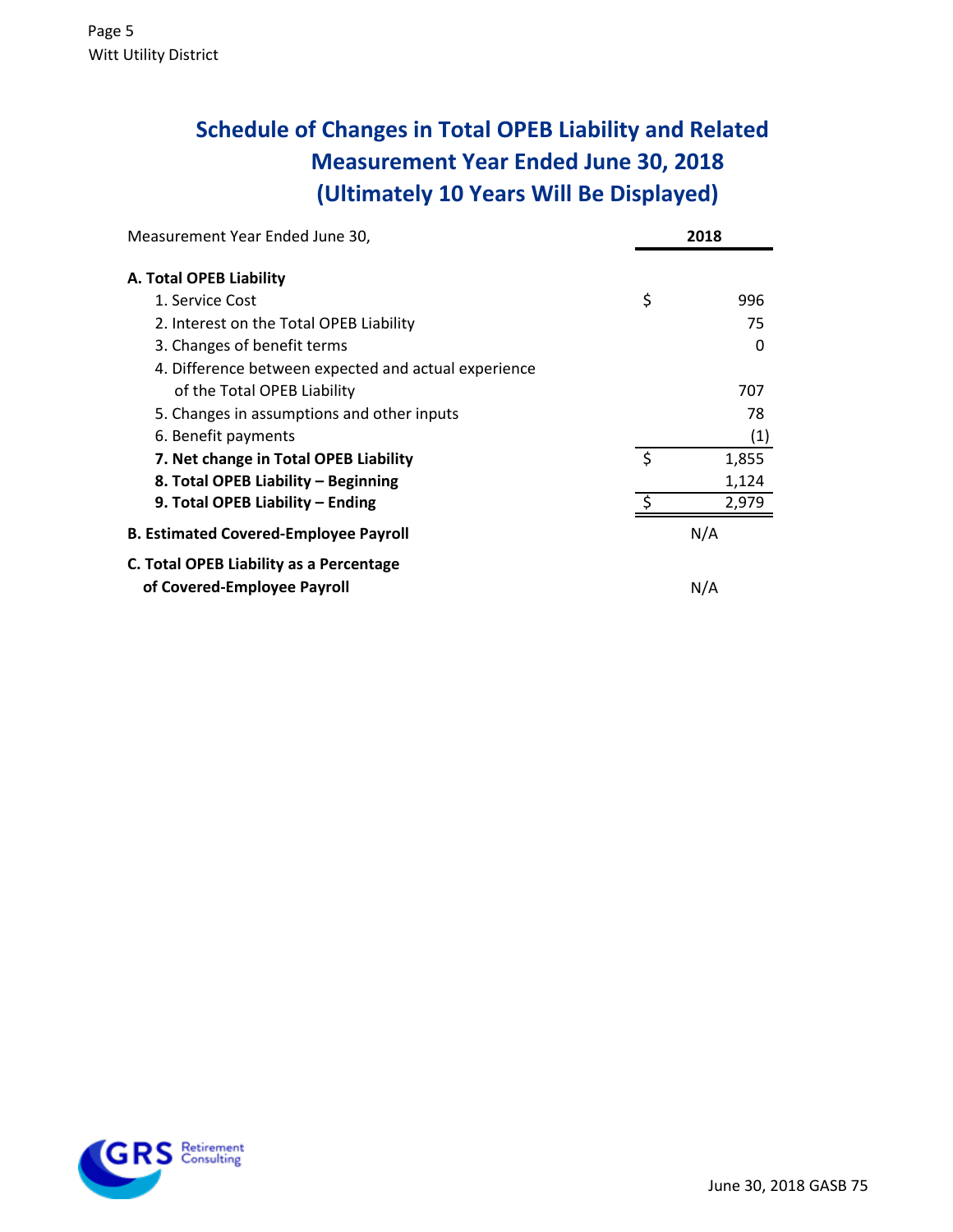# **Notes to Schedule of Changes in Total OPEB Liability and Related Ratios**

| <b>Valuation Date:</b>             | June 30, 2018                                                                                                                                                                                                                                                                                                                                                                                                                                                                                      |
|------------------------------------|----------------------------------------------------------------------------------------------------------------------------------------------------------------------------------------------------------------------------------------------------------------------------------------------------------------------------------------------------------------------------------------------------------------------------------------------------------------------------------------------------|
| <b>Measurement Date:</b>           | June 30, 2018                                                                                                                                                                                                                                                                                                                                                                                                                                                                                      |
|                                    | Methods and Assumptions Used to Determine Total OPEB Liability:                                                                                                                                                                                                                                                                                                                                                                                                                                    |
| <b>Actuarial Cost Method</b>       | Entry Age Normal.                                                                                                                                                                                                                                                                                                                                                                                                                                                                                  |
| Inflation                          | 2.25%                                                                                                                                                                                                                                                                                                                                                                                                                                                                                              |
| Discount Rate                      | 3.62%                                                                                                                                                                                                                                                                                                                                                                                                                                                                                              |
| Salary Increases                   | Salary increase rates used in the July 1, 2018 actuarial valuation of the Tennessee<br>Consolidated Retirement System (TCRS); 3.44% - 8.72%, including inflation.                                                                                                                                                                                                                                                                                                                                  |
| <b>Retirement Age</b>              | Retirement rates used in the July 1, 2018 actuarial valuation of the Tennessee<br>Consolidated Retirement System (TCRS). They are based on the results of a statewide<br>experience study (undertaken on behalf of TCRS).                                                                                                                                                                                                                                                                          |
| Mortality                          | Mortality tables used in the July 1, 2018 actuarial valuation of the Tennessee Consolidated<br>Retirement System (TCRS). They are based on the results of a statewide experience study<br>(undertaken on behalf of TCRS).                                                                                                                                                                                                                                                                          |
| <b>Healthcare Cost Trend Rates</b> | Based on the Getzen Model, with trend starting at 6.75% for 2019 calendar year, and<br>gradually decreasing 32-year period to an ultimate trend rate of 3.53% with 0.28% added<br>to approximate the effect of the excise tax.                                                                                                                                                                                                                                                                     |
| Aging factors                      | Based on the 2013 SOA Study "Health Care Costs - From Birth to Death".                                                                                                                                                                                                                                                                                                                                                                                                                             |
| Expenses                           | Administrative expenses are included in the per capita health costs.                                                                                                                                                                                                                                                                                                                                                                                                                               |
| <b>Other Information:</b>          |                                                                                                                                                                                                                                                                                                                                                                                                                                                                                                    |
| <b>Notes</b>                       | See the Actuarial Valuation Report as of July 1, 2018 (dated September 15, 2019).                                                                                                                                                                                                                                                                                                                                                                                                                  |
|                                    | Following changes in assumptions and other inputs were made:<br>-The discount rate was changed from 3.56% as of the beginning of the measurement<br>period to 3.62% as of June 30, 2018.<br>-The assumed initial costs and premium amounts were revised to reflect rates adopted for<br>the 2019 plan year.<br>-The assumed initial trend rate applicable to 2019 plan year was revised from 5.40% to<br>6.75%.<br>These changes are reflected in the Schedule of Changes in Total OPEB Liability. |

There were no benefit changes during the measurement period.

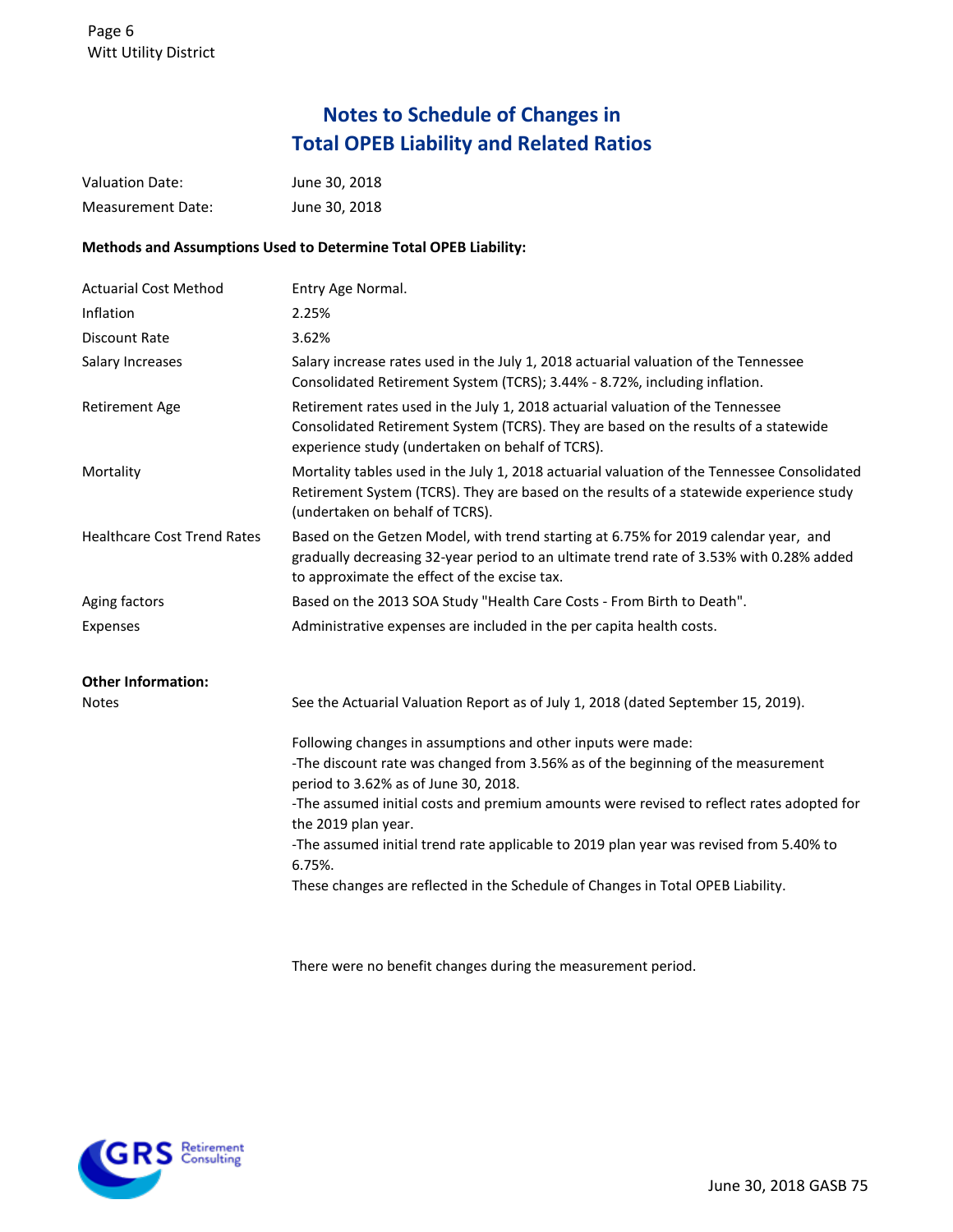# **Statement of OPEB Expense Employer Fiscal Year Ended June 30, 2019 (Based on Measurement Year Ended June 30, 2018)**

### **OPEB Expense**

| <b>6. Total OPEB Expense</b>                                       | 1.147 |
|--------------------------------------------------------------------|-------|
| 5. Recognition of Outflow/(Inflow) of Resources due to Liabilities | 76    |
| 4. OPEB Plan Administrative Expense                                |       |
| 3. Current-Period Benefit Changes                                  |       |
| 2. Interest on the Total OPEB Liability                            | 75    |
| 1. Service Cost                                                    | 996   |

### **Recognition of Deferred Outflows and Inflows of Resources**

Differences between expected and actual experience and changes in assumptions are recognized in OPEB expense using a systematic and rational method over a closed period equal to the average of the expected remaining service lives of all employees that are provided with OPEB through the OPEB plan (active employees and inactive employees) determined as of the beginning of the measurement period.

At the beginning of the current measurement period, the average of the expected remaining service lives for purposes of recognizing the applicable combined deferred outflows and inflows of resources established in the current measurement period is 9.1 years.

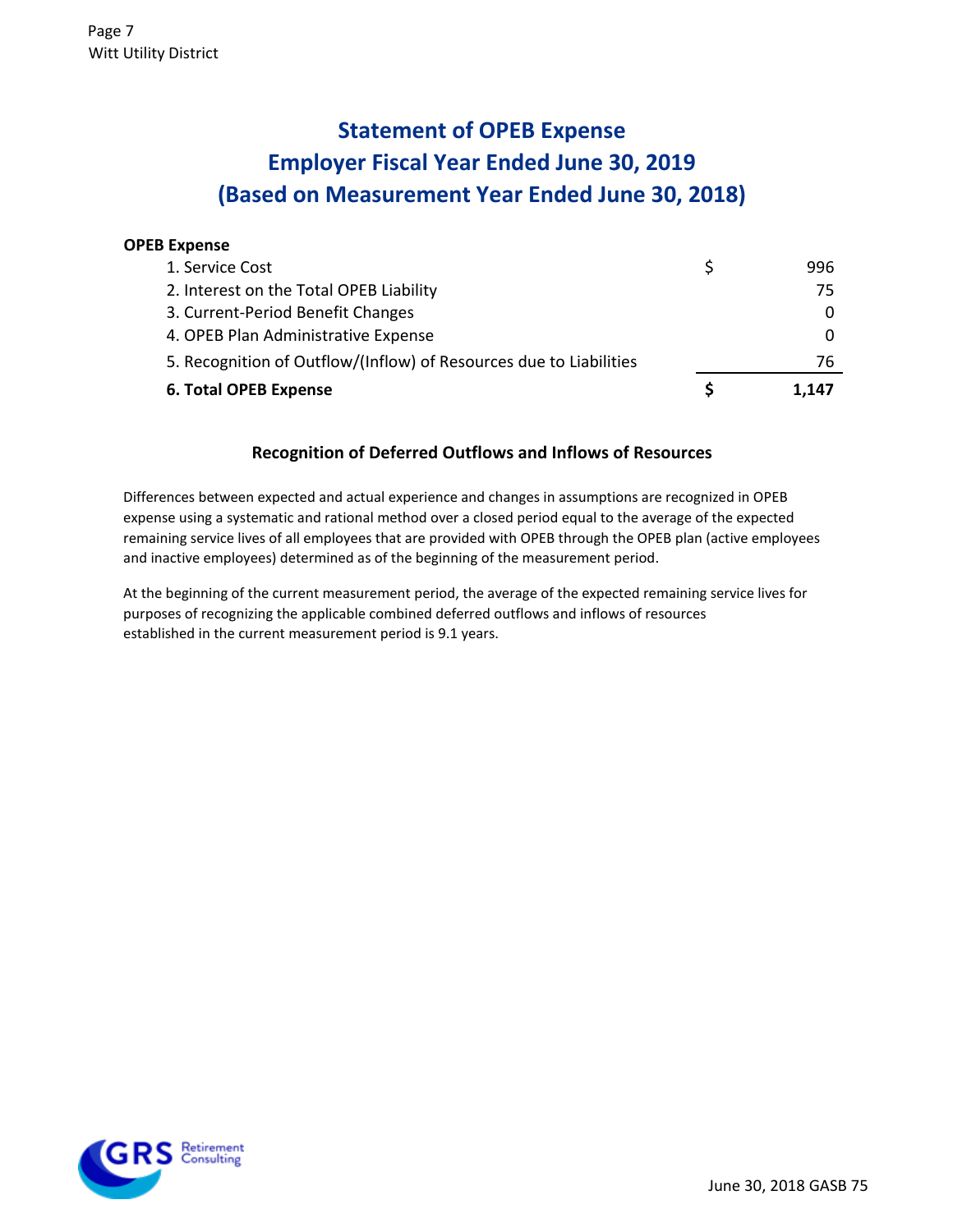## **Statement of Remaining Deferred Outflows and Inflows of Resources Employer Fiscal Year Ended June 30, 2019 (Based on Measurement Year Ended June 30, 2018)**

#### **A. Outflows and Inflows of Resources by Source to be Recognized in Current OPEB Expense**

|                                                       | <b>Outflows</b><br>of Resources | <b>Inflows</b><br>of Resources | <b>Net Outflows</b><br>of Resources |    |  |
|-------------------------------------------------------|---------------------------------|--------------------------------|-------------------------------------|----|--|
| 1. Differences between expected and actual experience | 78                              |                                |                                     | 78 |  |
| 2. Changes in assumptions and other inputs            |                                 | 11                             |                                     |    |  |
| 3. Total                                              | 87                              | 11                             |                                     | 76 |  |
|                                                       |                                 |                                |                                     |    |  |

**B. Average of the Expected Remaining Service Lives** 9.1

**C. Deferred Outflows and Deferred Inflows of Resources by Source to be Recognized in Future OPEB Expenses**

|                                                       | <b>Deferred Outflows</b><br>of Resources | <b>Deferred Inflows</b><br>of Resources |    | <b>Net Deferred Outflows</b><br>of Resources |     |  |
|-------------------------------------------------------|------------------------------------------|-----------------------------------------|----|----------------------------------------------|-----|--|
| 1. Differences between expected and actual experience | 629                                      |                                         |    |                                              | 629 |  |
| 2. Changes in assumptions and other inputs            | 69                                       |                                         | 57 |                                              |     |  |
| 3. Total                                              | 698                                      |                                         | 57 |                                              | 641 |  |

#### **D. Deferred Outflows and Deferred Inflows of Resources by Year to be Recognized in Future OPEB Expenses**

| <b>Year Ending</b><br>June 30 | <b>Net Deferred Outflows</b><br>of Resources |     |  |
|-------------------------------|----------------------------------------------|-----|--|
| 2020                          | \$                                           | 76  |  |
| 2021                          |                                              | 76  |  |
| 2022                          |                                              | 76  |  |
| 2023                          |                                              | 76  |  |
| 2024                          |                                              | 76  |  |
| Thereafter                    |                                              | 261 |  |
| <b>Total</b>                  |                                              | 641 |  |
|                               |                                              |     |  |

| E. Estimated Outflow of Resources due to Contributions/Benefits Paid After the Measurement Date |  |
|-------------------------------------------------------------------------------------------------|--|
|                                                                                                 |  |

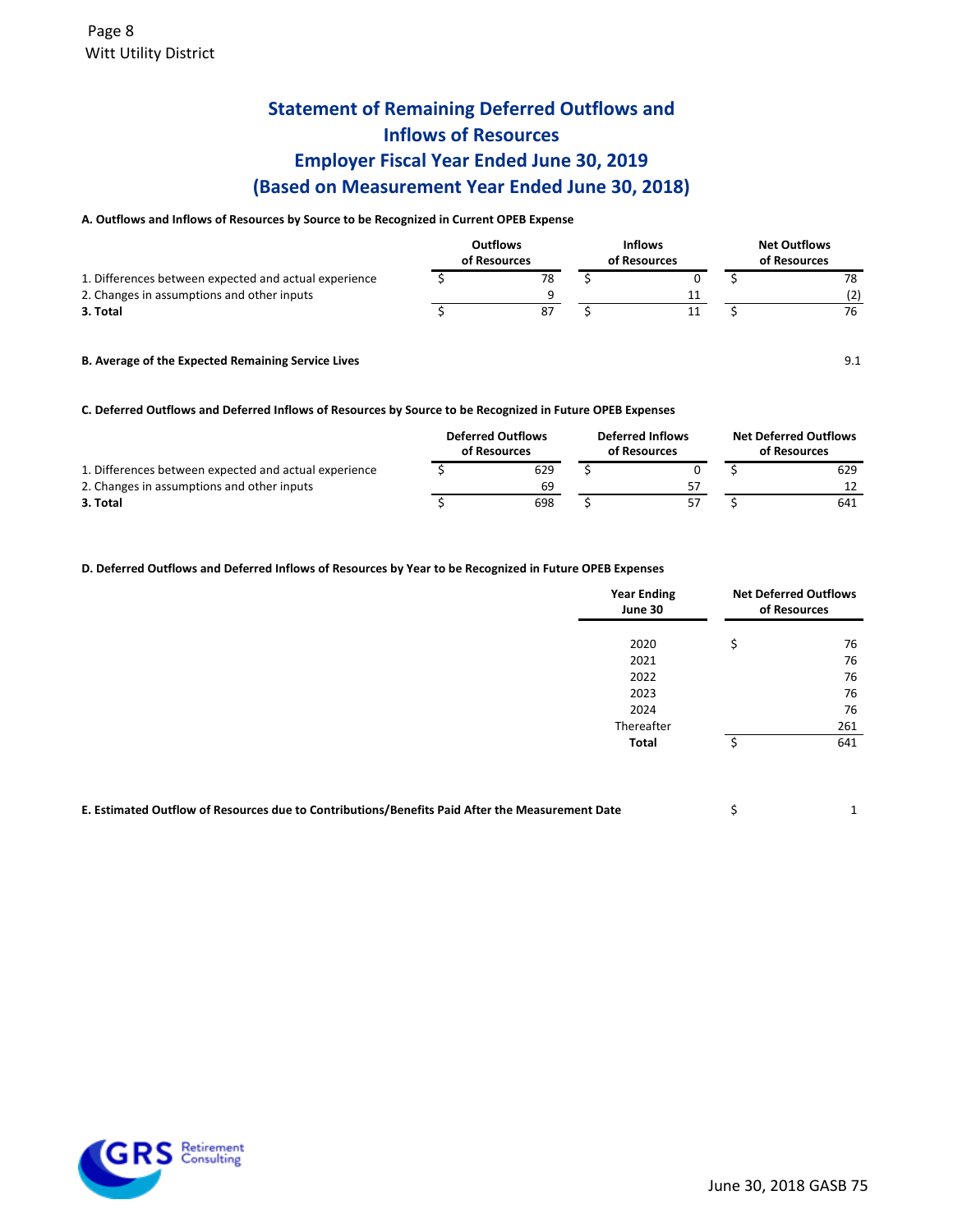# **Sensitivity of Total OPEB Liability and Other Relevant Information**

## **Sensitivity of Total OPEB Liability to the Discount Rate Assumption**

Regarding the sensitivity of the total OPEB liability to changes in the discount rate, the following presents the plan's total OPEB liability, calculated using a discount rate of 3.62%, as well as what the plan's total OPEB liability would be if it were calculated using a discount rate that is one percent lower or one percent higher:

|             | <b>Current Discount</b> |             |
|-------------|-------------------------|-------------|
| 1% Decrease | <b>Rate Assumption</b>  | 1% Increase |
| 2.62%       | 3.62%                   | 4.62%       |
| \$3,221     | \$2,979                 | \$2,774     |

# **Sensitivity of Total OPEB Liability to the Discount Rate Assumption**

Regarding the sensitivity of the total OPEB liability to changes in the healthcare cost trend rates, the following presents the plan's total OPEB liability, calculated using the assumed trend rates as well as what the plan's total OPEB liability would be if it were calculated using a trend rate that is one percent lower or one percent higher:

| <b>1% Decrease</b>    | <b>Trend Rate Assumption</b> | 1% Increase           |
|-----------------------|------------------------------|-----------------------|
|                       |                              |                       |
| (5.75% down to 2.81%) | (6.75% down to 3.81%)        | (7.75% down to 4.81%) |

### **Discount Rate**

For plans that do not have formal assets, the discount rate should equal the tax-exempt municipal bond rate based on an index of 20-year general obligation bonds with an average AA credit rating as of the measurement date. For the purpose of this actuarial roll-forward, the municipal bond rate is 3.62% (based on the daily rate of Fidelity's "20-Year Municipal GO AA Index" closest to but not later than the measurement date). The discount rate was 3.56% as of the beginning of the measurement year.

### **Plan Assets**

There are no plan assets accumulated in a trust that meets the criteria in paragraph 4 of GASB Statement No. 75.